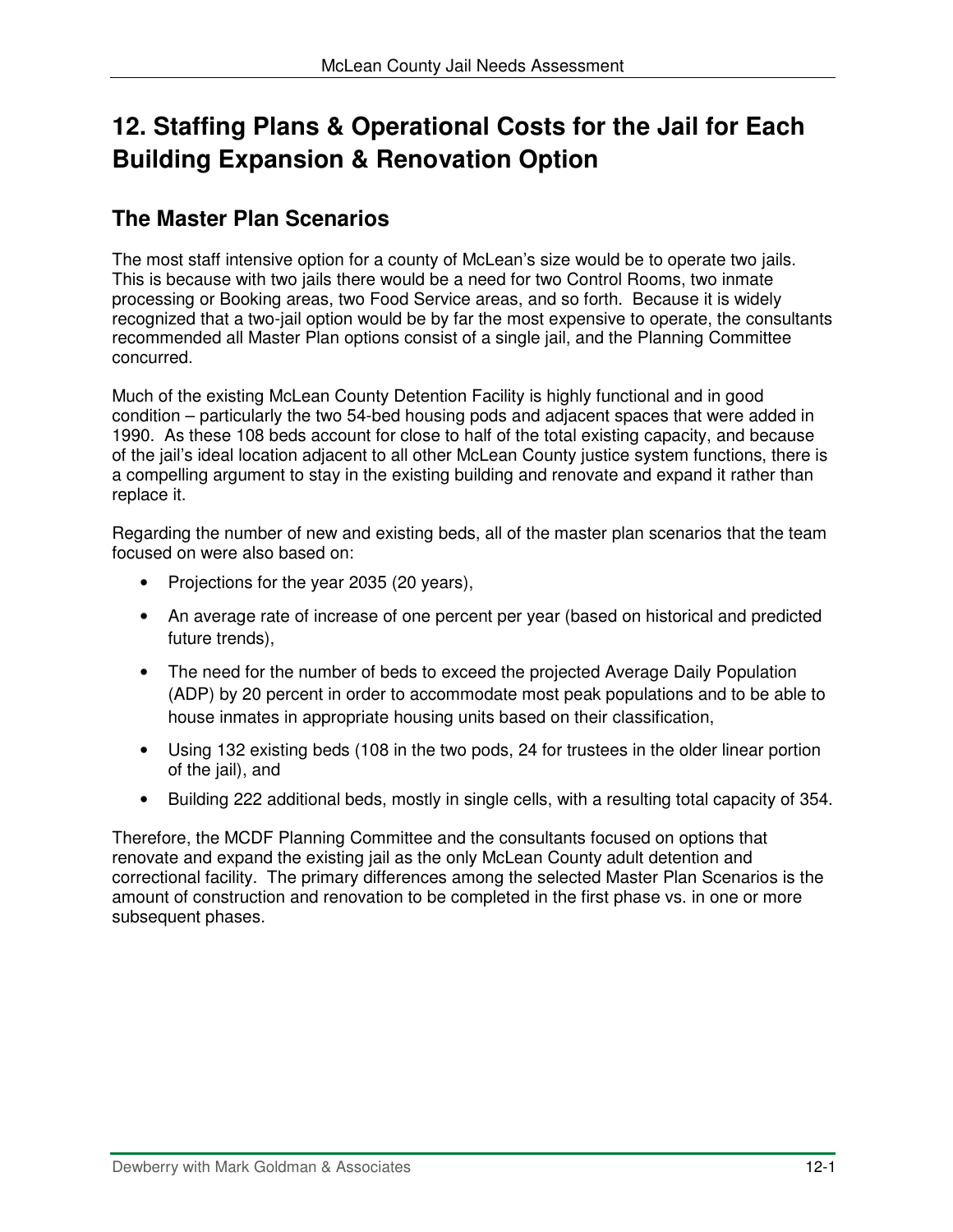# **Staffing Estimates for the Four Master Plan Options**

As staffing accounts for more than 75 percent of life-cycle costs for most jails, it is essential to forecast staffing differences among renovation and expansion options.

### **Assumptions Regarding Staff Posts & Positions Once Phase 1 is Activated**

- 1.) These staffing estimates include all shifts, 24/7.
- 2.) These estimates do not include contracted positions; those are accounted for separately.
- 3.) Shift Relief Factors are:
	- 5.2 for 24 hours a day/7 days a week posts;
	- 1.7 for 8 hours/7 days a week posts; and
	- 1.2 for 8 hours/5 days a week posts.
- 4,) Each floor, including mezzanines, in the addition will contain approximately 100 Cells in two Direct Supervision Pods and two small Indirect Supervision Units. Staffing each floor will require three Correctional Officer Posts, each staffed 24/7.
- 5.) The new Public Lobby/Visitor Processing/Video Visiting area will be staffed 16 hours a day/7 days a week by one Post.
- 6.) The number of 24/7 Posts in Booking/Intake/Release will remain 3.
- 7.) The number of 24/7 Posts in each of the existing Direct Supervision Pods will remain 1.
- 8.) The number of 24/7 Posts in the Linear housing area will be reduced from 3 to 1 in Scenarios A and B, and from 3 to 2 in Scenarios C and D.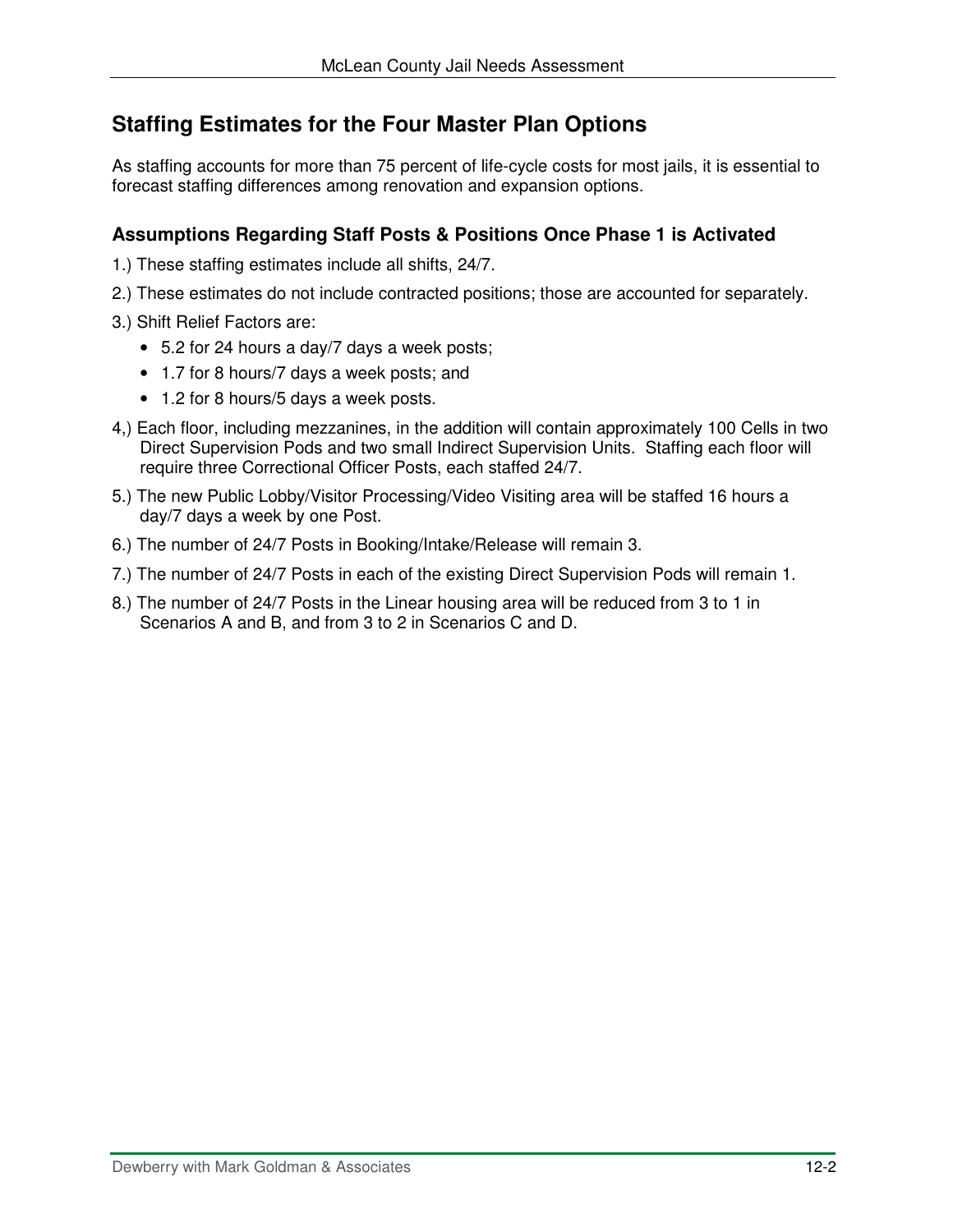#### **Staff: Current & for Scenarios with 100, 150, and 200 New Beds Following Activation of Phase 1**

The following table shows staffing requirements for MCDF as it is now (2015) and then compares it with staffing needs after the initial renovation and expansion.

|                                                                                                     | <b>Now</b> | Number of New Beds (&<br>Scenarios) |                |           |
|-----------------------------------------------------------------------------------------------------|------------|-------------------------------------|----------------|-----------|
|                                                                                                     |            | 200                                 | 150            | 100       |
| Applicable Scenarios if fully Activated Initially                                                   |            | A                                   | B              | C or<br>D |
| Other Scenarios that would be similar to this Scenario if<br>only 100 Beds were Activated Initially |            |                                     |                | A or<br>B |
| Other Scenarios that would be similar to this Scenario if<br>only 150 Beds were Activated Initially |            |                                     | A              |           |
| <b>Number of New Cells</b>                                                                          |            | 200                                 | 150            | 100       |
| Superintendent                                                                                      |            | 1                                   |                |           |
| <b>Assistant Superintendent</b>                                                                     |            | 1                                   |                | 1         |
| Jail Operations Supervisor                                                                          |            | 1                                   |                | 1         |
| <b>Inmate Services</b>                                                                              | 3.5        | $\overline{4}$                      | $\overline{4}$ | 4         |
| Sergeants                                                                                           | 7          | $\overline{7}$                      | 7              | 7         |
| <b>Control Operators</b>                                                                            | 7          | 7                                   | 7              | 7         |
| Window Clerks (near Booking)                                                                        | 3          | $\Omega$                            | $\Omega$       | $\Omega$  |
| <b>Correctional Officers - Existing Housing &amp; Facility</b>                                      | 48         | 37.6                                | 37.6           | 42.8      |
| Correctional Officers - New Housing / Addition                                                      | $\Omega$   | 31.2                                | 23.4           | 15.6      |
| Receptionist/Clerk/Visitor Check-in (in New)                                                        | $\Omega$   | 3.4                                 | 3.4            | 3.4       |
| <b>Total Staff Positions</b>                                                                        | 71.5       | 93.2                                | 85.4           | 82.8      |

As indicated above, if 200 beds are built in phase 1 (Scenario A), if only half of the new 3rd floor Housing Units are activated initially, then the total staff would be the same as for 150 new beds, as in Scenario B -- 85.4 staff.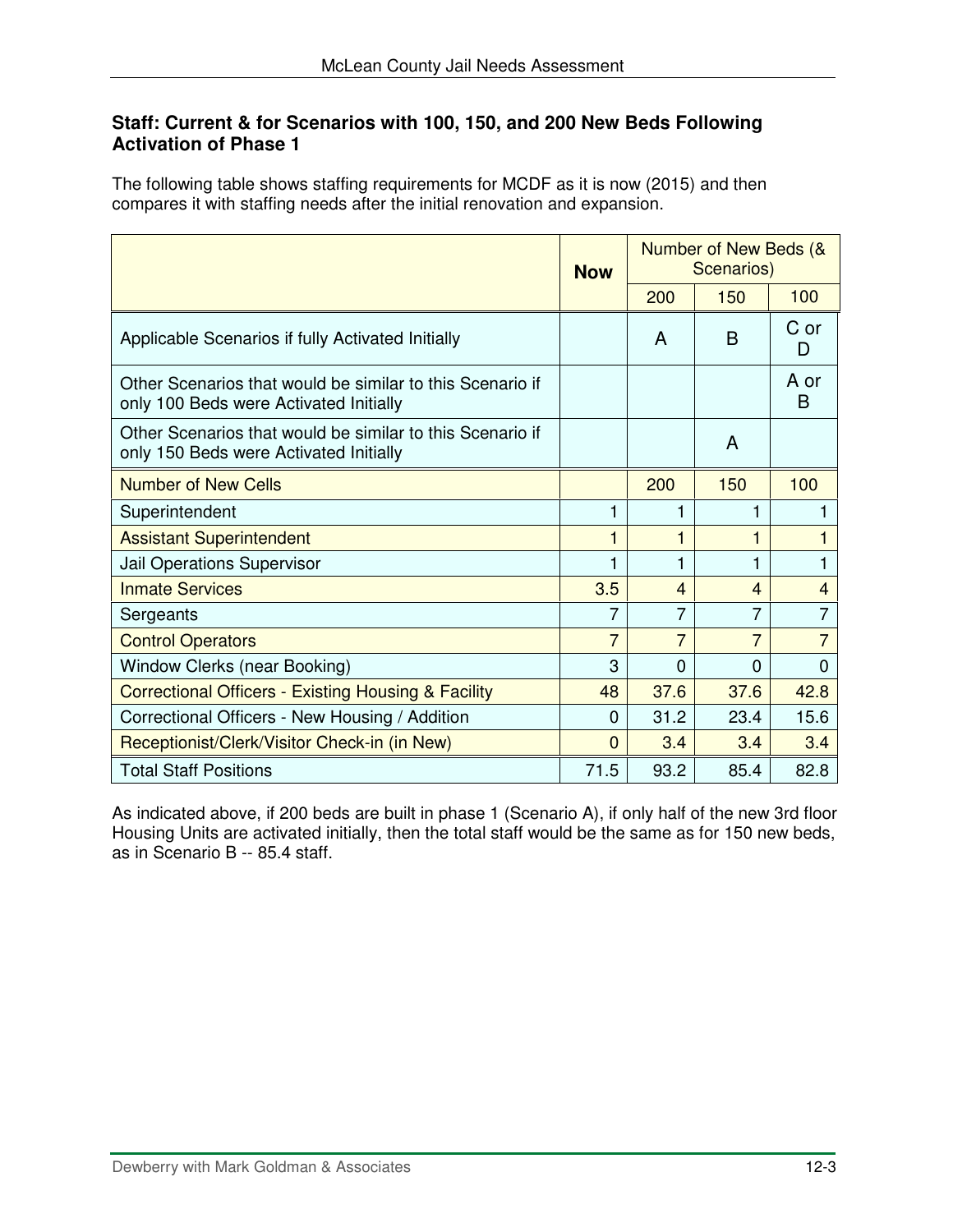#### **Annual Cost for Staff Salaries & Benefits: Current & Estimated for Scenarios with 100, 150, and 200 New Beds Activated Following Phase 1**

For each of the four options, the next table takes the number of staff positions identified in the last table and multiples those numbers by the average cost of salaries and benefits for each position. These numbers are based on current salaries and benefits, without inflation.

|                                                               | Salaries &            |            | Salaries & Benefits for All Posts & Positions<br>(mean for each Post multiplied by number of<br>Positions) |                                                     |             |  |
|---------------------------------------------------------------|-----------------------|------------|------------------------------------------------------------------------------------------------------------|-----------------------------------------------------|-------------|--|
|                                                               | Benefits:<br>Mean for |            |                                                                                                            | Number of New Beds (&<br>Scenarios)                 |             |  |
|                                                               | each Post             | <b>Now</b> | 200                                                                                                        | 150                                                 | 100         |  |
| <b>Staff</b>                                                  |                       |            | A                                                                                                          | B                                                   | C or D      |  |
| Superintendent                                                | \$102,164             | \$102,164  | \$102,164                                                                                                  | \$102,164                                           | \$102,164   |  |
| <b>Assistant Superintendent</b>                               | \$90,120              | \$90,120   | \$90,120                                                                                                   | \$90,120                                            | \$90,120    |  |
| <b>Jail Operations Supervisor</b>                             | \$78,039              | \$78,039   | \$78,039                                                                                                   | \$78,039                                            | \$78,039    |  |
| <b>Inmate Services</b>                                        | \$49,543              | \$173,402  | \$198,173                                                                                                  | \$198,173                                           | \$198,173   |  |
| Sergeants                                                     | \$92,514              | \$647,601  | \$647,601                                                                                                  | \$647,601                                           | \$647,601   |  |
| <b>Control Operators</b>                                      | \$46,923              | \$328,462  | \$328,462                                                                                                  | \$328,462                                           | \$328,462   |  |
| <b>Window Clerks</b>                                          | \$37,611              | \$112,833  | \$0                                                                                                        | \$0                                                 | \$0         |  |
| <b>Correctional Officers - Existing</b><br>Housing & Facility | \$52,638              |            | $$2,526,625$ \\$1,979,190                                                                                  | \$1,979,190                                         | \$2,252,907 |  |
| <b>Correctional Officers - New</b><br>Housing / Addition      | \$52,638              | \$0        | \$1,642,306                                                                                                | \$1,231,730                                         | \$821,153   |  |
| Receptionist/ Clerk/Visitor<br>Check-in (in New)              | \$37,611              | \$0        | \$127,877                                                                                                  | \$127,877                                           | \$127,877   |  |
| <b>Total Annual Salaries &amp;</b><br><b>Benefits</b>         |                       |            |                                                                                                            | $$4,059,245$ $$5,193,932$ $$4,783,355$ $$4,646,496$ |             |  |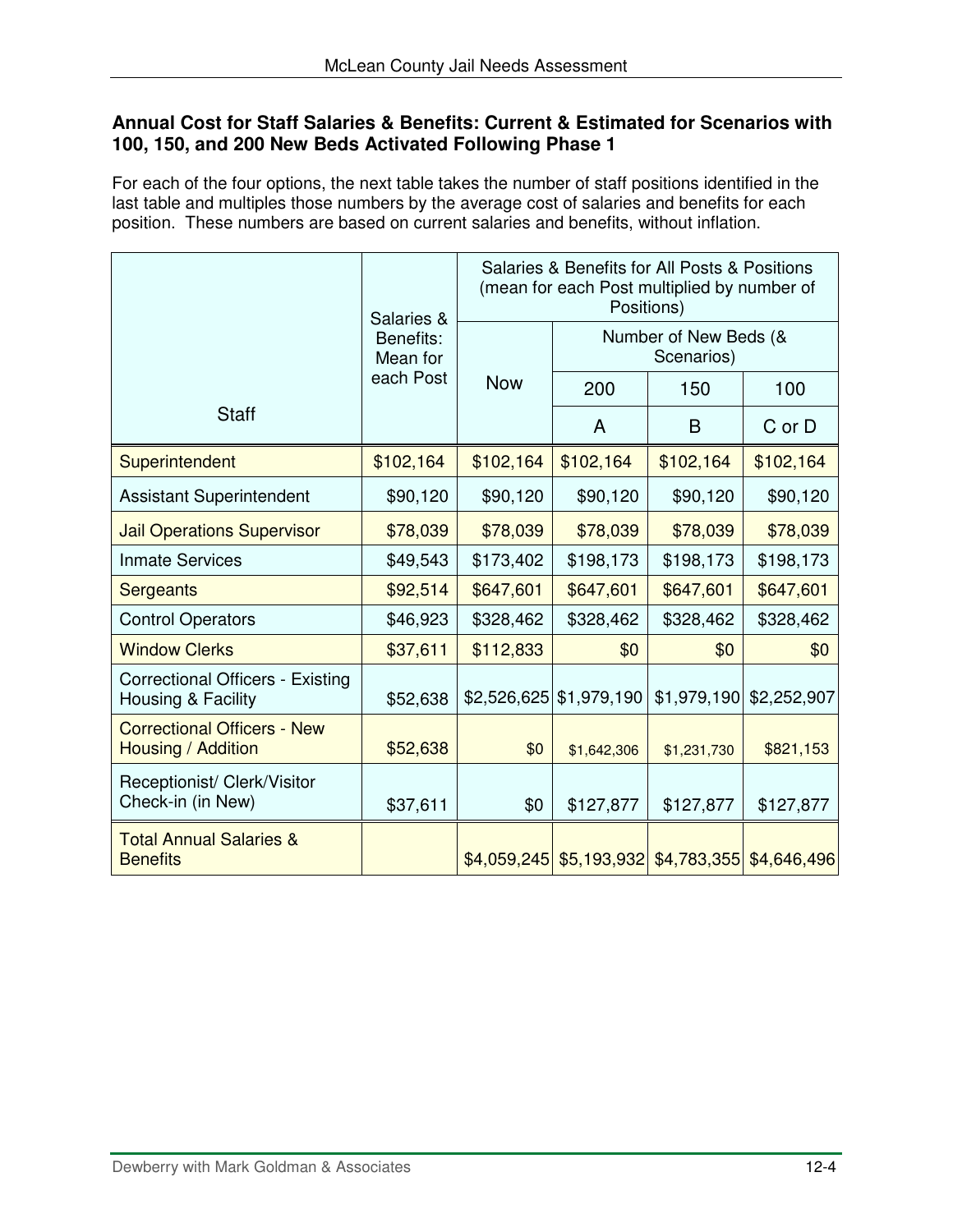# **Costs of Maintenance, Utilities & Related Supplies**

Current cost data from Jack Moody

The cost of maintenance and utilities is directly related to the magnitude of the jail's expansion. Projected costs do not include inflation.

|                                                                    |            | Number of New Beds (& Scenarios) |           |           |           |
|--------------------------------------------------------------------|------------|----------------------------------|-----------|-----------|-----------|
|                                                                    | <b>Now</b> | 200                              | 150       | 100       | 100       |
|                                                                    |            | А                                | В         | C         | D         |
| <b>Estimated Increase in</b><br><b>Maintenance &amp; Utilities</b> | $0\%$      | 90%                              | 80%       | 63%       | 60%       |
| Maintenance, Utilities, &<br><b>Related Supplies</b>               | \$250,000  | \$475,000                        | \$450,000 | \$407,500 | \$400,000 |

# **Other Major Annual Operational Costs**

Cost Data from MCDF Superintendent Jaime Kessinger & Chief Deputy Greg Allen. Projected costs do not include Inflation.

| Other Major Operational Items<br>Cost Items that would be the Same for all | Total<br>Current | Cost/<br>Inmate<br>based | <b>Projected Annual Costs</b> |                  |
|----------------------------------------------------------------------------|------------------|--------------------------|-------------------------------|------------------|
| Scenarios                                                                  | Annual<br>Cost   | ADP of<br>237            | <b>Year 2020</b>              | <b>Year 2035</b> |
|                                                                            |                  |                          | <b>ADP 254</b>                | <b>ADP 295</b>   |
| Food Services (Aramark currently at<br>\$1.23/meal)                        | \$319,504        | \$1,348                  | \$342,100                     | \$397,321        |
| Medical                                                                    |                  |                          |                               |                  |
| Psychiatrist                                                               | \$30,900         |                          |                               |                  |
| Nurses (currently $9+$ )                                                   | \$611,453        |                          |                               |                  |
| Doctor                                                                     | \$54,700         |                          |                               |                  |
| Dentist                                                                    | \$27,311         |                          |                               |                  |
| Pharmacy                                                                   | \$126,613        |                          |                               |                  |
| <b>Hospitals &amp; Other Doctors</b>                                       | \$184,287        |                          |                               |                  |
| <b>Total Medical</b>                                                       | \$1,035,264      | \$4,368                  | \$1,109,523                   | \$1,288,620      |
| <b>Counselors/Clinical Services</b>                                        | \$66,800         | \$282                    | \$71,592                      | \$83,148         |
| Transportation                                                             | \$15,488         | \$65                     | \$16,599                      | \$19,278         |
| <b>Total Other Major Operational Costs</b>                                 | \$1,437,056      | \$6,064                  | \$1,539,814                   | \$1,788,366      |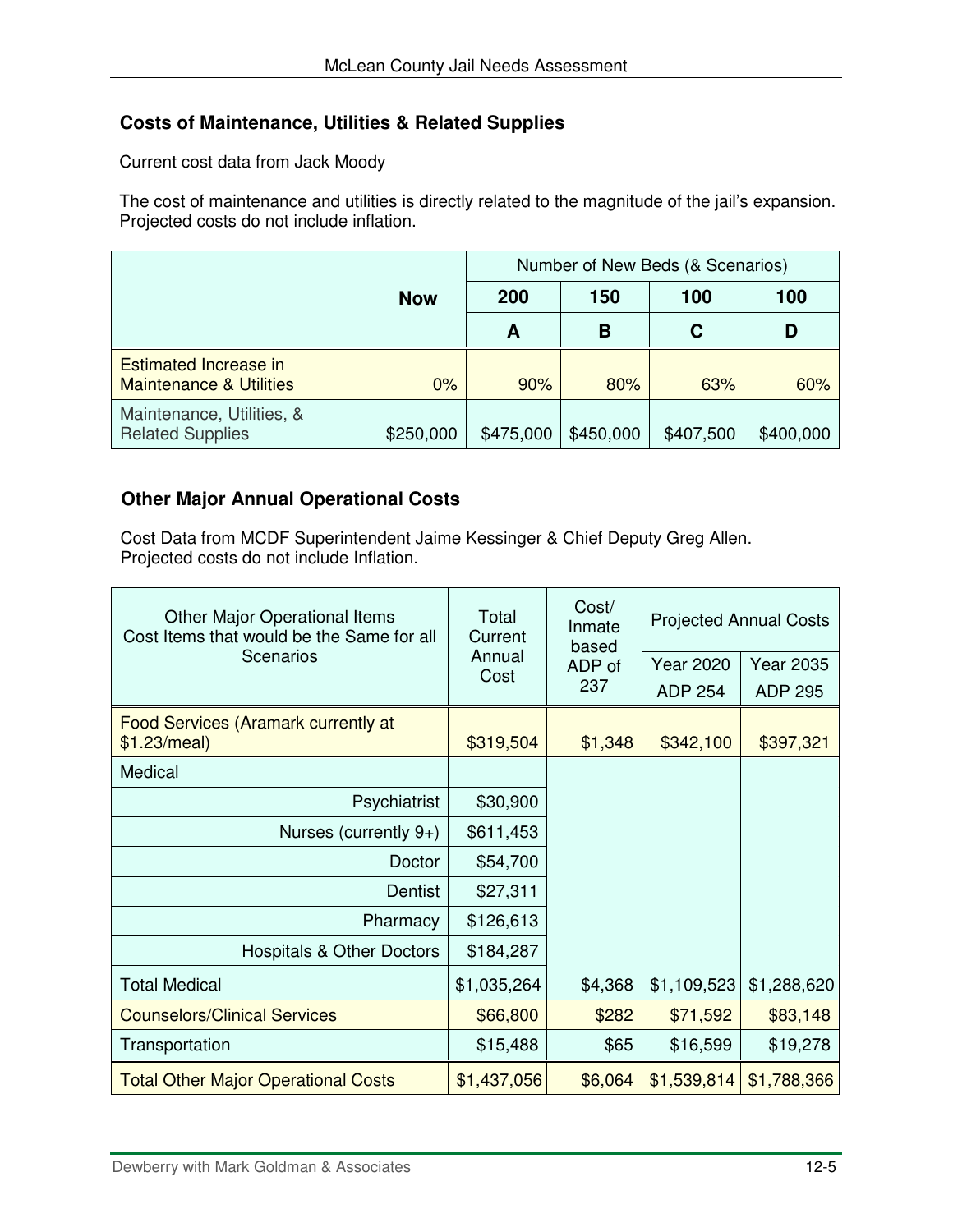## **Total Estimated Comparative Operational Costs for Options**

The estimated change in the total of all major operational costs is directly related to the number of beds that are built and activated in phase 1. This table displays the estimated totals based on projected ADP for the year 2020, without inflation. With the phased options, once additional beds are completed and activated the cost of the options become equivalent.

|                                                                                                           | Number of New Beds Activated & Scenarios |             |             |                                                      |             |
|-----------------------------------------------------------------------------------------------------------|------------------------------------------|-------------|-------------|------------------------------------------------------|-------------|
|                                                                                                           | <b>Now</b>                               | 200<br>150  |             | 100                                                  | 100         |
| Applicable Scenarios if fully<br><b>Activated Initially</b>                                               |                                          | A           | B           | С                                                    | D           |
| Other Scenarios that would<br>be similar to this Scenario if<br>only 100 Beds were Activated<br>Initially |                                          |             |             | A, B                                                 | A, B        |
| Other Scenarios that would<br>be similar to this Scenario if<br>only 150 Beds were Activated<br>Initially |                                          |             | A           |                                                      |             |
| <b>Annual Salaries &amp; Benefits</b>                                                                     | \$4,059,245                              | \$5,193,932 | \$4,783,355 | \$4,646,496                                          | \$4,646,496 |
| Maintenance, Utilities, &<br><b>Related Supplies</b>                                                      | \$250,000                                | \$475,000   | \$450,000   | \$407,500                                            | \$400,000   |
| <b>Other Major Operational</b><br>Costs                                                                   | \$1,437,056                              |             |             | $$1,539,814 \vert $1,539,814 \vert $1,539,814 \vert$ | \$1,539,814 |
| <b>Total Comparative Annual</b><br><b>Operational Costs</b>                                               | \$5,746,301                              |             |             | $$7,208,745$ $$6,773,169$ $$6,593,810$               | \$6,586,310 |
| Estimated Increase from<br><b>Current Annual Operational</b><br>Costs                                     |                                          | 25%         | 18%         | 15%                                                  | 15%         |

Because staffing is by far the biggest contributor to operational costs, and because the number of staff largely depends upon how many new beds are activated, the options with only 100 new beds in phase 1 would be the least costly to operate. Inversely, the most expensive option to operate would be the one with 200 new beds completed and activated. However, if one or two of the new pods were kept vacant and not staffed initially (until the inmate population warranted such), the cost of operating the option with 200 new beds built would be much closer to the options with 100 or 150 new beds.

To be more specific, if the option with 200 new beds (Scenario A) was built and if all the Housing Units were not needed initially, Staffing and Operational Costs would be considerably lower:

1.) If only half of the new 3rd floor Housing Units were activated initially, then the total annual costs would be reduced to the same number as for option with 150 new beds (Scenario B: 85.4).